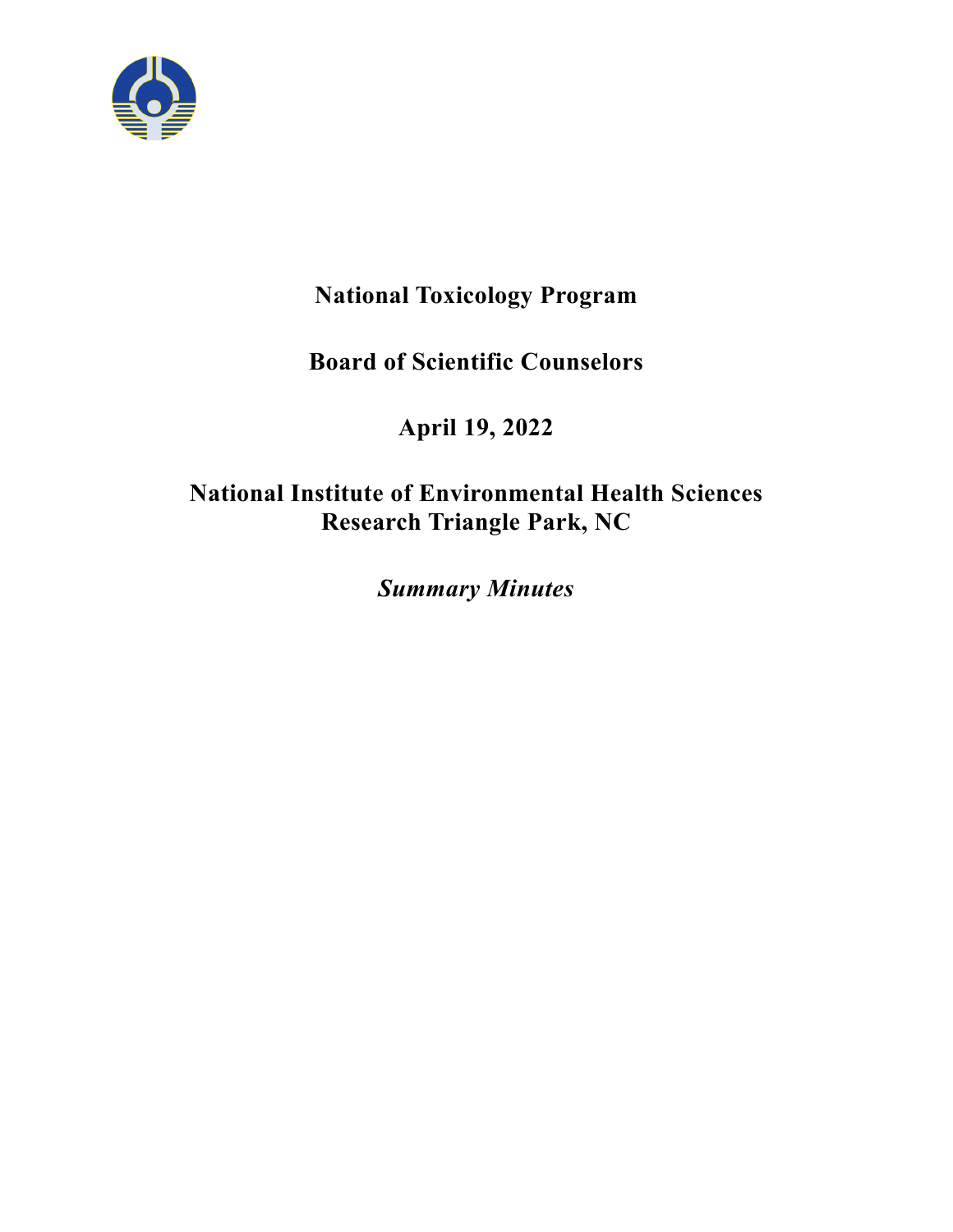# **Table of Contents**

|    | 1. Location of Background Materials, Written Public Comments, and Presentations 3 |  |
|----|-----------------------------------------------------------------------------------|--|
|    |                                                                                   |  |
|    |                                                                                   |  |
| 4. |                                                                                   |  |
|    |                                                                                   |  |
|    |                                                                                   |  |
|    |                                                                                   |  |
|    |                                                                                   |  |
|    |                                                                                   |  |
| 6. |                                                                                   |  |
|    |                                                                                   |  |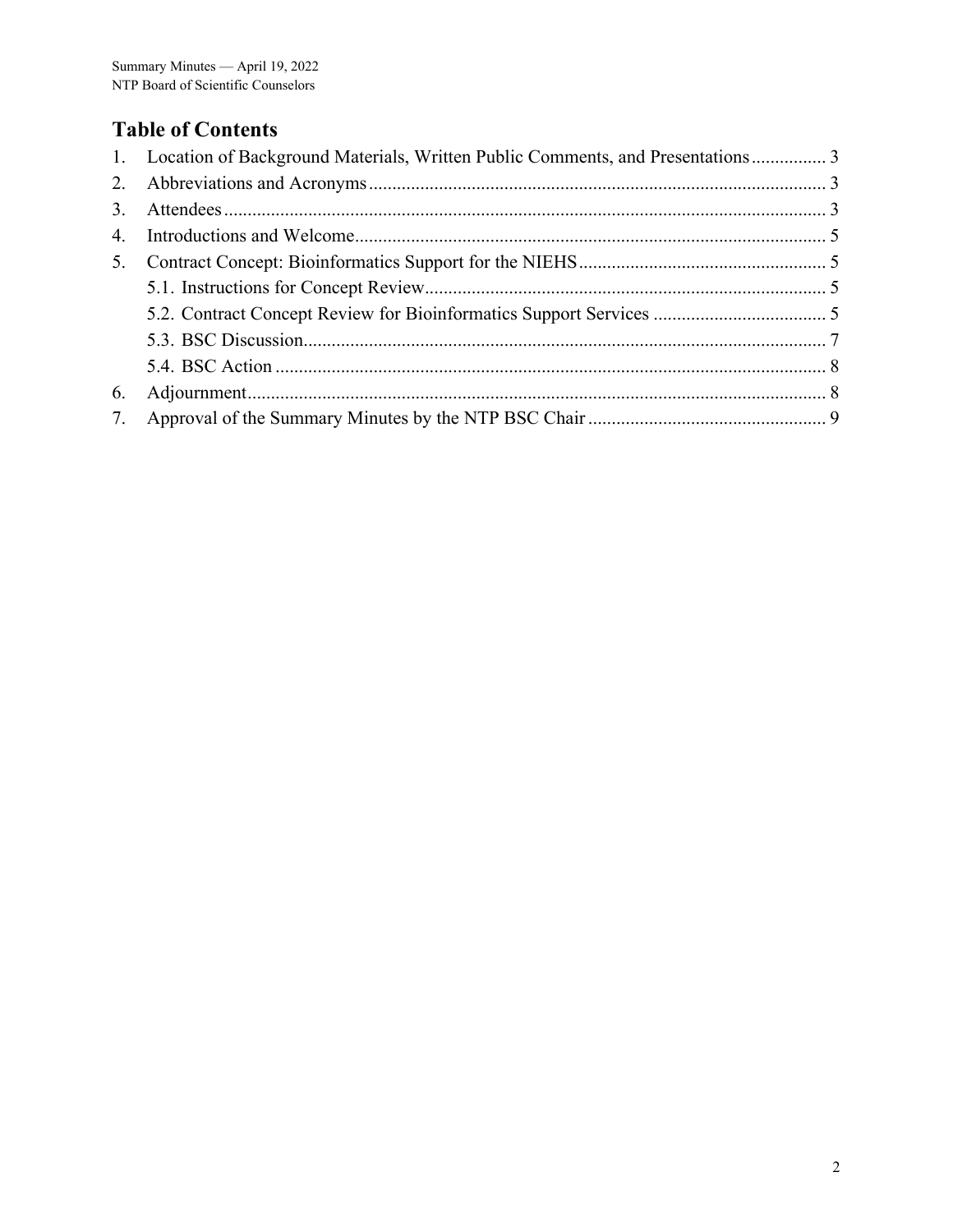## <span id="page-2-0"></span>**1. Location of Background Materials, Written Public Comments, and Presentations**

Background materials and presentations for the April 19, 2022, Board of Scientific Counselors meeting are available on the National Toxicology Program (NTP) Past BSC Meetings page [\(https://ntp.niehs.nih.gov/go/meeting\)](https://ntp.niehs.nih.gov/go/meeting). No written comments were received from the public.

## <span id="page-2-1"></span>**2. Abbreviations and Acronyms**

| <b>BSC</b>   | Board of Scientific Counselors                      |
|--------------|-----------------------------------------------------|
| <b>DIR</b>   | Division of Intramural Research                     |
| <b>DNTP</b>  | Division of the National Toxicology Program         |
| <b>GEO</b>   | Gene Expression Omnibus                             |
| <b>GSEA</b>  | Gene set enrichment analysis                        |
| <b>HTS</b>   | High-throughput screening                           |
| <b>IPA</b>   | Ingenuity pathway analysis                          |
| <b>KEGG</b>  | Kyoto Encyclopedia of Genes and Genomes             |
| <b>NIEHS</b> | National Institute of Environmental Health Sciences |
| <b>NTP</b>   | National Toxicology Program                         |
| <b>QSAR</b>  | Quantitative structure-activity relationship        |
| SR A         | Sequence Read Archive                               |
| <b>SVM</b>   | Support vector machine                              |
| $T_0x21$     | Toxicology in the $21st$ Century                    |
|              |                                                     |

# <span id="page-2-2"></span>**3. Attendees[1](#page-2-3)**

#### **Board of Scientific Counselors**

Chair: David Eaton, PhD, University of Washington David Berube, PhD, North Carolina State University Eric Blomme, DVM, PhD, AbbVie Weihsueh Chiu, PhD, Texas A&M University Susan Felter, PhD, Procter & Gamble Kathleen Gray, PhD, University of North Carolina, Chapel Hill Devon Payne-Sturges, DrPH, University of Maryland, College Park Mark Russi, MD, Yale University Anne Ryan, DVM, PhD, Act 5 Ventures, LLC Veena Singla, PhD, Natural Resources Defense Council Susan Tilton, PhD, Oregon State University

#### **National Institute of Environmental Health Sciences (NIEHS) Office of Acquisitions Staff**

Julie Bardo Melissa Gentry

<span id="page-2-3"></span><sup>&</sup>lt;sup>1</sup>The meeting was webcast with the listed individuals attending by Zoom. NIEHS/DNTP staff are limited to those with a role in the meeting. Public attendees are not listed.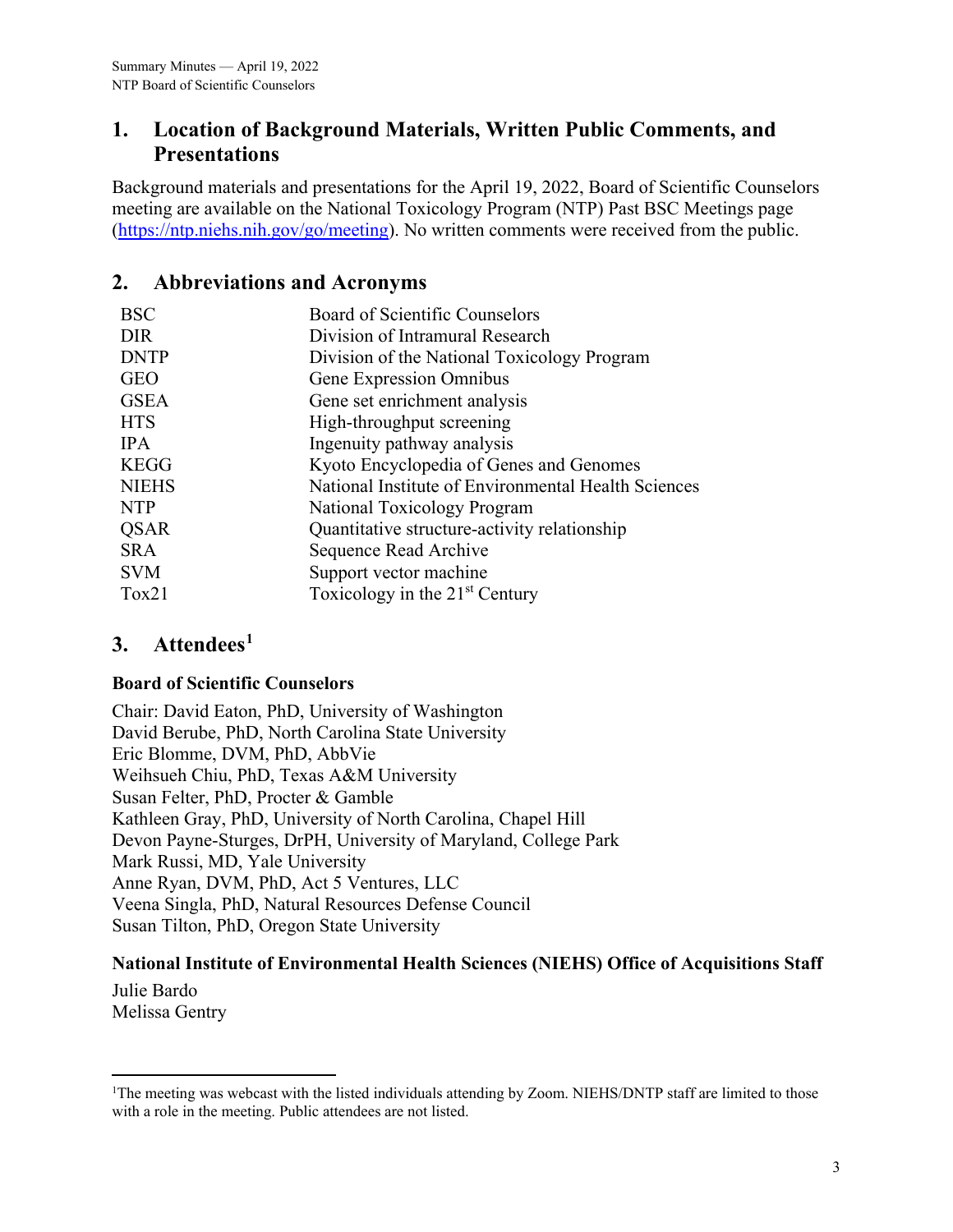#### **National Institute of Environmental Health Sciences/Division of the National Toxicology Program (NIEHS/DNTP) Staff**

Brian Berridge B. Alex Merrick Mary Wolfe

#### **Other Federal Agency Staff**

Gonçalo Gamboa da Costa, U.S. Food and Drug Administration (BSC liaison) Christina Lawson, National Institute for Occupational Safety and Health (BSC liaison)

#### **Contract Support Staff**

Lauren Fitzharris, ICF Ernie Hood, Bridport Services Jeanne Luh, ICF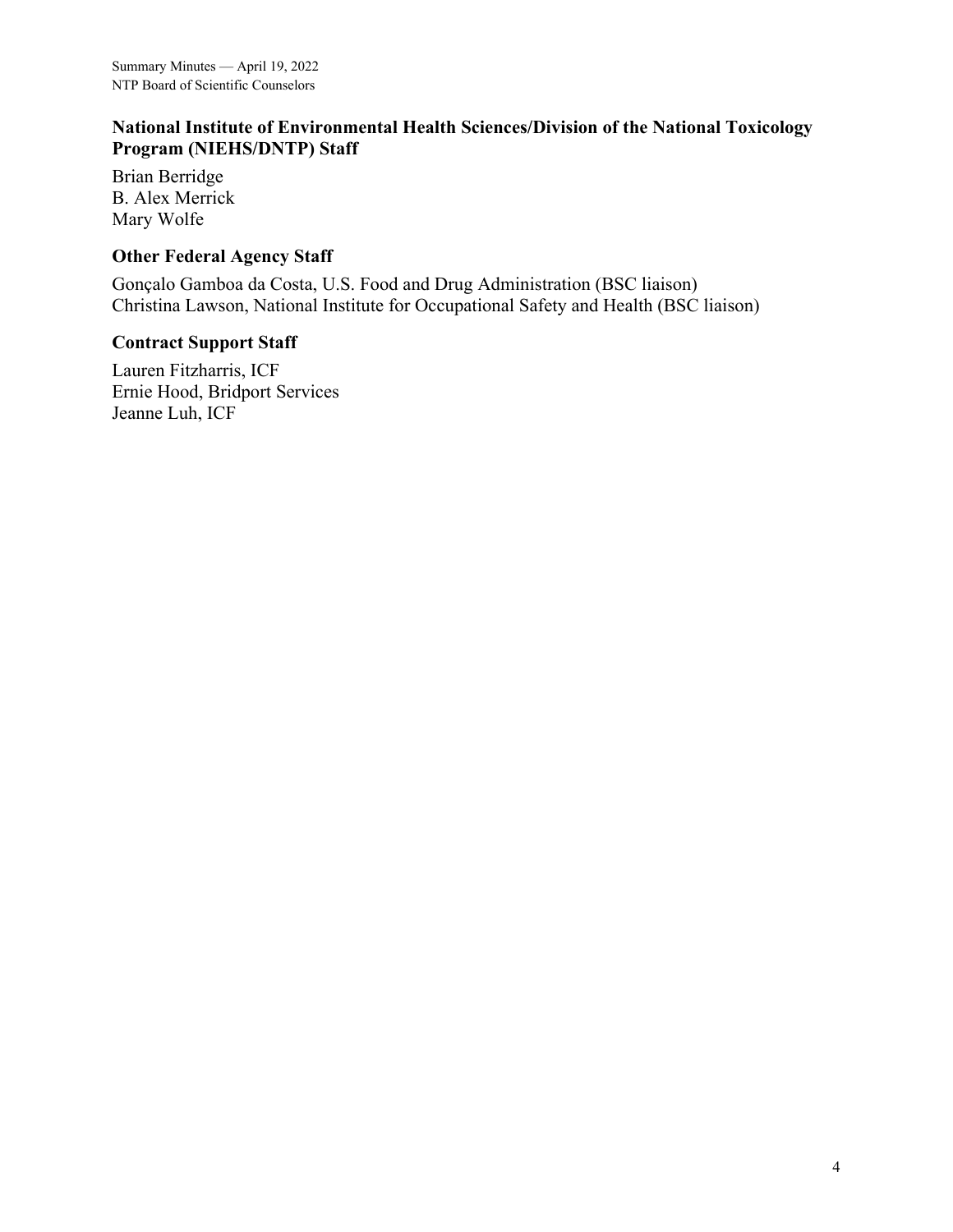## <span id="page-4-0"></span>**4. Introductions and Welcome**

The National Toxicology Program (NTP) convened a meeting of its Board of Scientific Counselors (BSC) on April 19, 2022, via Zoom for identified attendees noted above and webcast for public attendees. Dr. David Eaton served as chair. Dr. Mary Wolfe served as the Designated Federal Official.

Dr. Eaton called the meeting to order at 12:30 p.m., welcomed everyone to the meeting, and asked BSC members, Drs. Brian Berridge, Mary Wolfe, Gonçalo Gamboa da Costa, and Christina Lawson to introduce themselves. Dr. Wolfe read the conflict-of-interest policy statement and briefed the attendees on meeting logistics.

Dr. Eaton stated that there was one item on the meeting agenda. One of the roles of the board is to review and approve external contracts, which was the purpose of the meeting. Dr. Eaton noted that there were no written or oral public comments on this topic.

# <span id="page-4-1"></span>**5. Contract Concept: Bioinformatics Support for the NIEHS**

## <span id="page-4-2"></span>**5.1. Instructions for Concept Review**

Ms. Melissa Gentry from the National Institute of Environmental Health Sciences (NIEHS) Office of Acquisitions briefed the board on the process for reviewing the contract concept. A high-level discussion is required to identify the basic purpose, scope, and overall objectives of the work. The board was directed to consider the overall value and scientific relevance of the contract concept, and whether it supports the NIEHS goal of protecting public health. Consideration should be given to the significance of the goals of the proposed research activity, the availability of technology and other resources necessary to achieve those goals, the extent to which there are practical scientific or clinical uses for the expected results, and the adequacy of the proposed methodology. The board would then vote on the appropriateness of the use of a contract mechanism to support the proposed activities.

### <span id="page-4-3"></span>**5.2. Contract Concept Review for Bioinformatics Support**

Dr. B. Alex Merrick briefed the board on the contract concept. He stated that the purpose of the contract is to provide bioinformatics support for projects within the NIEHS research portfolio. The current bioinformatics contract provides biocomputational capabilities for NIEHS needs in diverse fields of study, including toxicology, genomics, structural chemistry, and highthroughput screening (HTS). The contract primarily supports DNTP, but also provides some support for the Division of Intramural Research (DIR). All branches and programs in DNTP use the current contract, which has a contract length of 5 years. To maximize the use of this contract, the new contract is proposed to last 7 years and will provide similar capabilities as the previous statement of work. The contractor is required to have flexibility to analyze numerous types of research data from different data streams such as gene expression and metabolomics. The work may involve multi-scale modeling and require tools and unique methods for data visualization. Given the collaborative nature of DNTP in addressing complex problems, delivery of contractordeveloped source code that addresses programmatic needs will be a requirement for the new contract.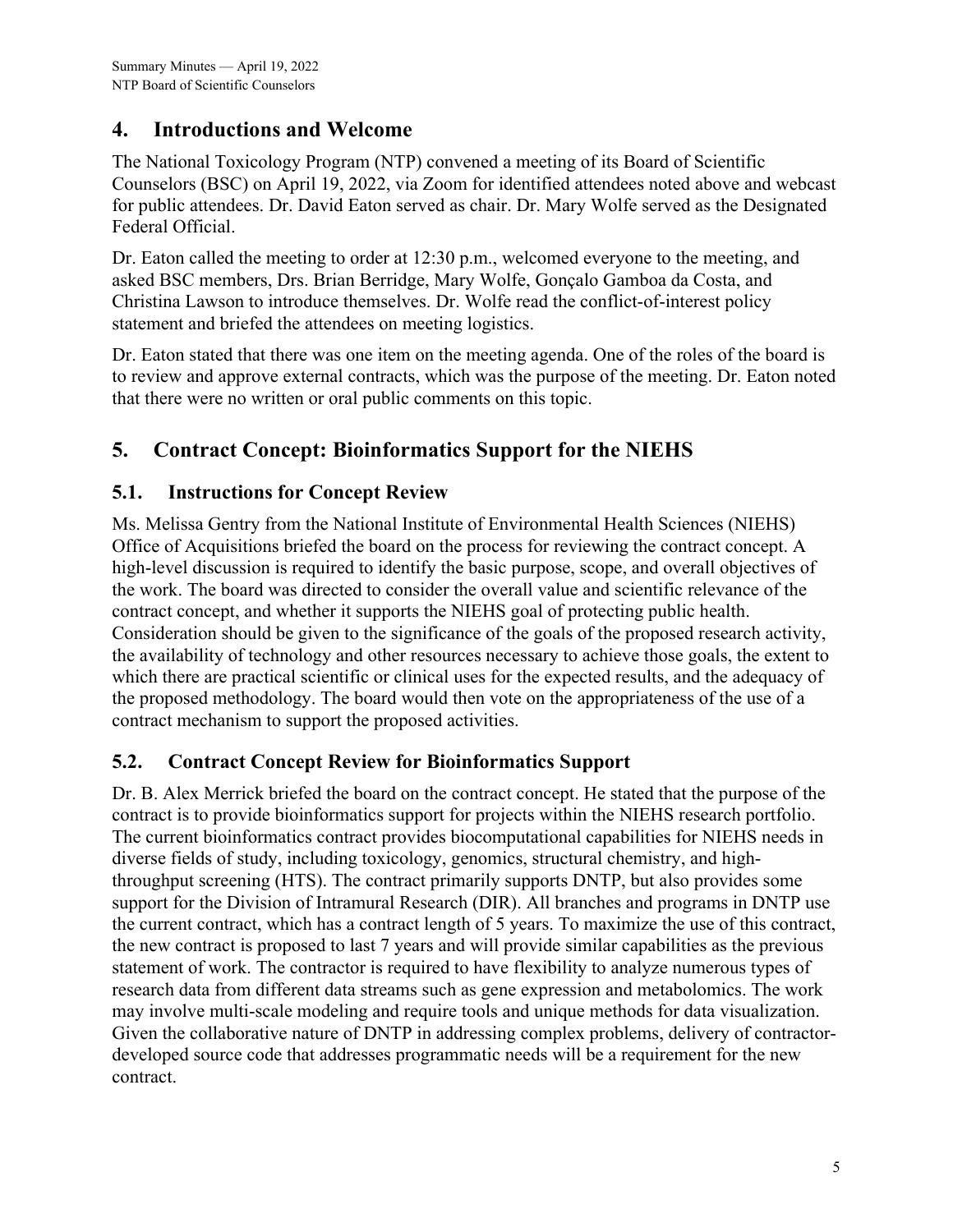Technical capabilities will include omics analysis, computational modeling, cheminformatics, data display/data reduction, high content imaging/screening, source coding, and DIR support. Under these categories, capabilities will include:

- Analysis for next-generation sequencing data.
- Transcriptomics and toxicogenomics support including data reference, extraction, and deposits in public databases such as Gene Expression Omnibus (GEO) and Sequence Read Archive (SRA).
- High-throughput transcriptomics support.
- In vitro image analysis and pattern recognition related to in vitro methods including cellular and subcellular morphology in response to toxicants or environmental contaminants.
- Quantitative structure-activity relationship (QSAR) and read-across support for HTS assays to fill in data gaps for related chemicals in support of the Toxicology in the  $21<sup>st</sup>$ Century (Tox21) program.
- Computational, biostatistical, and informatics methods including machine learning, data extraction from large data sources, multi-scale and mathematical modeling, and coding support.
- Informatics methods and data mining in support of systematic scientific literature reviews including machine learning, text mining, and natural language processing from government or public resources, or in scraping data from the internet.
- Computational and software support using Java,  $C++$ , and R for text mining, natural language processing, and machine learning methods.
- Study designs and pathway analysis support using data reduction methods, Kyoto Encyclopedia of Genes and Genomes (KEGG), Ingenuity pathway analysis (IPA), gene set enrichment analysis (GSEA), and support vector machine (SVM) analysis.
- Publication and meeting support including organizing data by means of graphs, tables and figures for publication, technical reports, and presentations.

Dr. Merrick described several representative bioinformatics projects and capabilities to be addressed under the contract. In summary, he asked the BSC members to review the concept for its overall value and scientific relevance in achieving NIEHS' goal of protecting public health. Consideration should be given to:

- The significance of the goals of the proposed research activity.
- The availability of technology and other resources necessary to achieve those goals.
- The extent to which there are practical scientific or clinical uses for the expected results.
- The adequacy of the proposed methodology.

#### *Clarifying Questions*

Dr. Weihsueh Chiu asked what was meant by "multi-scale modeling." Dr. Merrick replied that it means using different data streams and putting them together to use mathematical models for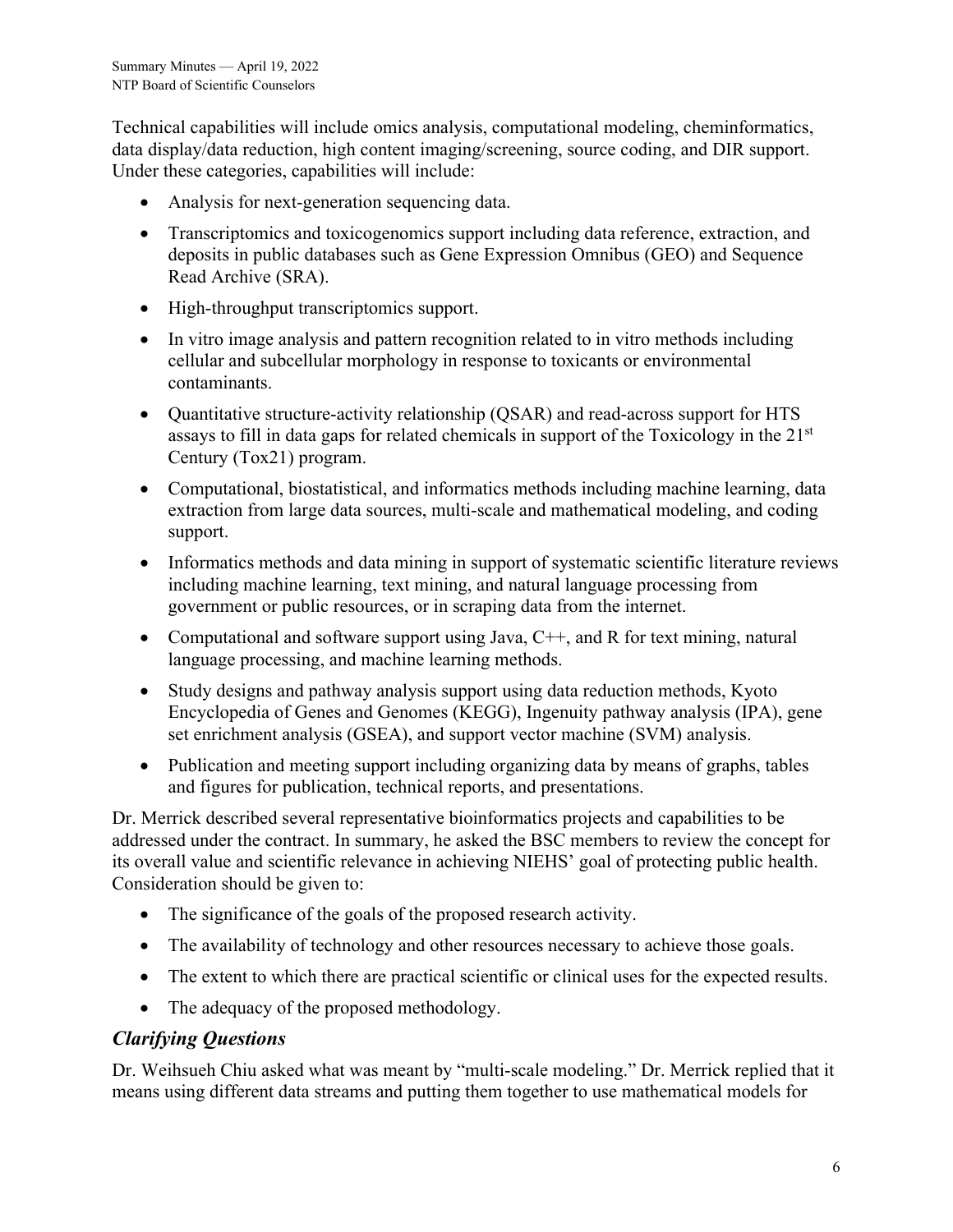prediction of chemical toxic events that may not emerge from just one data stream. He provided, as an example, the need to link transcriptomic data with genomic, epigenomic, and metabolomic data.

Dr. Chiu requested clarification on the precise role of this contract relative to what DNTP staff or other contractors are currently doing. Dr. Merrick said that the contract was conceived to address two aspects: first, to provide capabilities that DNTP and DIR staff can use for analysis; and second, to conduct projects like Orbitox, which are led by DNTP staff who provide broad direction to the contractor and work together with the contractor through an iterative process to accomplish the desired goals.

Dr. Chiu noted that the contract addresses both methods application (i.e., support to implement the pipeline for a particular project) and methods development (i.e., support to test hypotheses and develop approaches for data integration). Dr. Merrick confirmed that observation and emphasized that the process is a back-and-forth collaboration between staff and the contractor. The field of informatics is changing so quickly that being able to find and hire qualified personnel has become a challenge. The use of a contract mechanism addresses this challenge as DNTP can adjust the contract as needs change.

Dr. Chiu mentioned that it would seem challenging for a single contractor to be able to have the entire range of desired capabilities. Some of these capabilities are highly specialized, with perhaps only a handful of people in the world who have developed some of these methods. He asked how NIEHS would be able to access that diversity of expertise through the contract mechanism. Dr. Merrick replied that each part of the contract requirements could be considered a contract unto itself, but the management of the contract does allow and require some flexibility in terms of the kind and mix of talent to be offered by the contractor. The ability to use subcontractors is also included in the contract to fulfill the required needs.

Dr. Chiu asked about the systematic review aspects of the contract, such as text mining and literature-based machine learning, and how they would contribute to the delivery of systematic reviews, particularly given that there is a current, separate contract specific to systematic review work. Dr. Merrick acknowledged that DNTP has multiple contracts in a given area that sometimes overlap. DNTP staff are expected to collaborate and integrate their activities, and the same would be expected of contractors.

### <span id="page-6-0"></span>**5.3. BSC Discussion**

In considering the significance of the goals of the proposed research activity, Dr. Chiu, the lead discussant, stated that it is the larger goals of DNTP that are significant, and the contract includes approaches to help address those larger goals. In terms of the availability of technology and other resources, he observed that the purpose of the contract was to develop technologies and resources to achieve those goals. In terms of practical uses, it is the responsibility of DNTP staff to recognize when projects are more academic exercises versus those more applicable for use by decision makers. Regarding the adequacy of the proposed methodology, Dr. Chiu noted that without more details about the specific methodologies, it would not be possible to comment on their adequacy.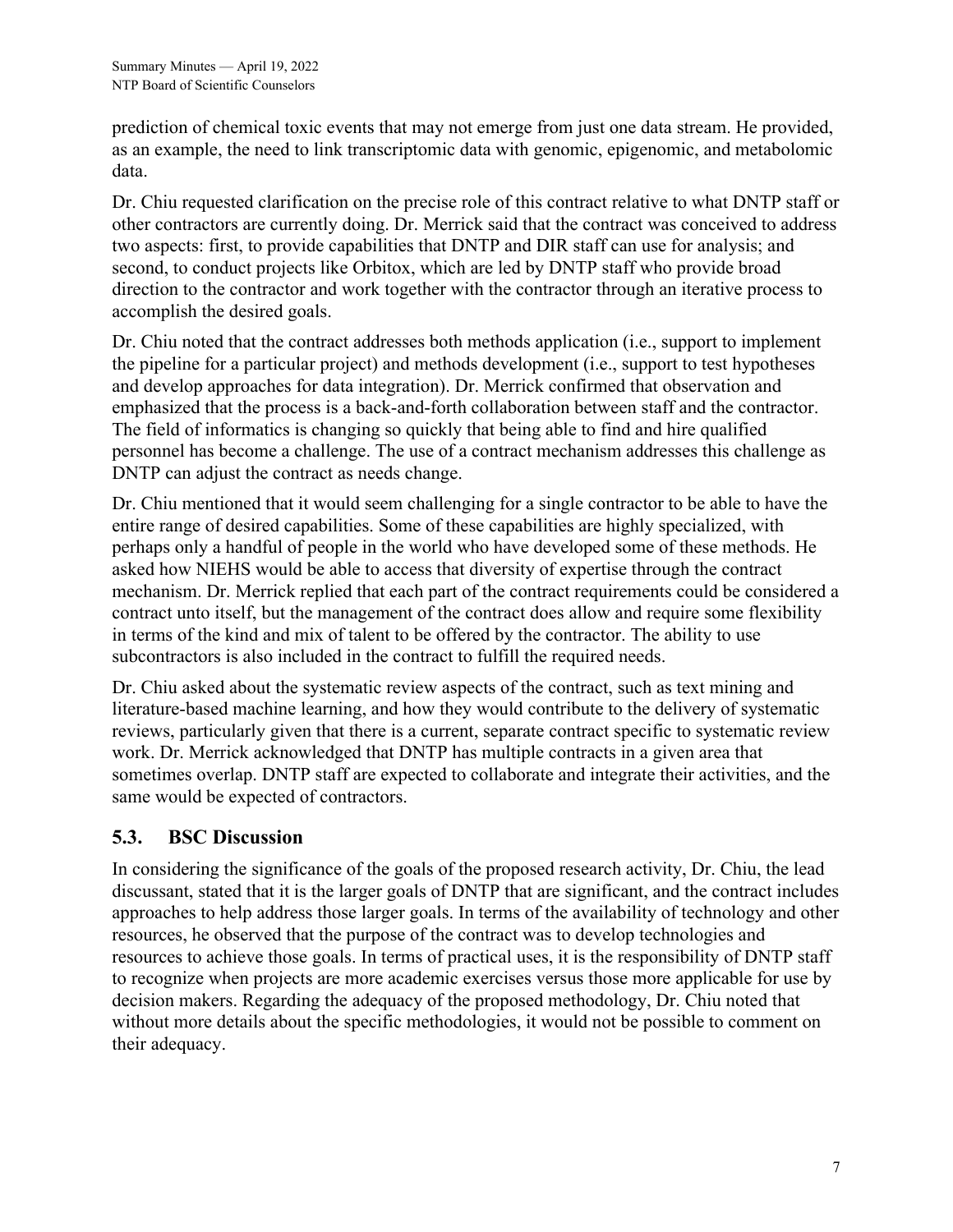Dr. Chiu inquired whether a contract mechanism is appropriate, or whether some of the support requested might be more appropriately addressed as cooperative agreements or research grants, specifically for the stand-alone methods development projects.

Dr. Eaton asked about intellectual property issues related to instances where DNTP scientists work hand-in-hand with contractors to develop new methods and approaches. Dr. Merrick indicated this was an issue of active discussion within NIEHS. Because of the collaborative nature of many different types of projects, the contract will require that the government have distribution and ownership rights to any code that might be requested because it is in the public interest and is being paid for with public money. He said that the Office of General Counsel is comfortable with that as long as it is clearly defined to the potential vendors.

Referring to the question Dr. Chiu had raised regarding alternative approaches, Dr. Merrick noted that there are several ways to accomplish program goals, including contracts. The benefit of a contract is that it allows for an immediacy of exchange of information in a way that grants and cooperative agreements sometimes do not. He described some of the benefits offered by grants and cooperative agreements such as the ability to harness the creative solutions developed by those working in academia. He felt that contracts also allow for more precision direction and rapid changes in response to changing program needs.

Dr. Anne Ryan commented in support of the contract mechanism from the pharmaceutical industry perspective, citing her experiences at Pfizer.

Dr. Eaton noted that the growth in technologies and techniques in biology is of paramount importance, and it is gratifying to see DNTP at the leading edge in toxicology and environmental health sciences. Taking advantage of the specialized expertise offered by contractors is essential to the success of the field, he added.

### <span id="page-7-0"></span>**5.4. BSC Action**

Dr. Eaton called for a motion on whether a contract mechanism is the appropriate mechanism to support the proposed activities. Dr. Chiu so moved; Dr. Berube seconded the motion.

The Board voted unanimously in favor of the motion to approve the contract concept.

### <span id="page-7-1"></span>**6. Adjournment**

Dr. Wolfe thanked the board for their preparation and participation. She thanked all participants on behalf of Dr. Berridge, who had to leave the meeting early.

Dr. Eaton adjourned the meeting at 1:28 pm, April 19, 2022.